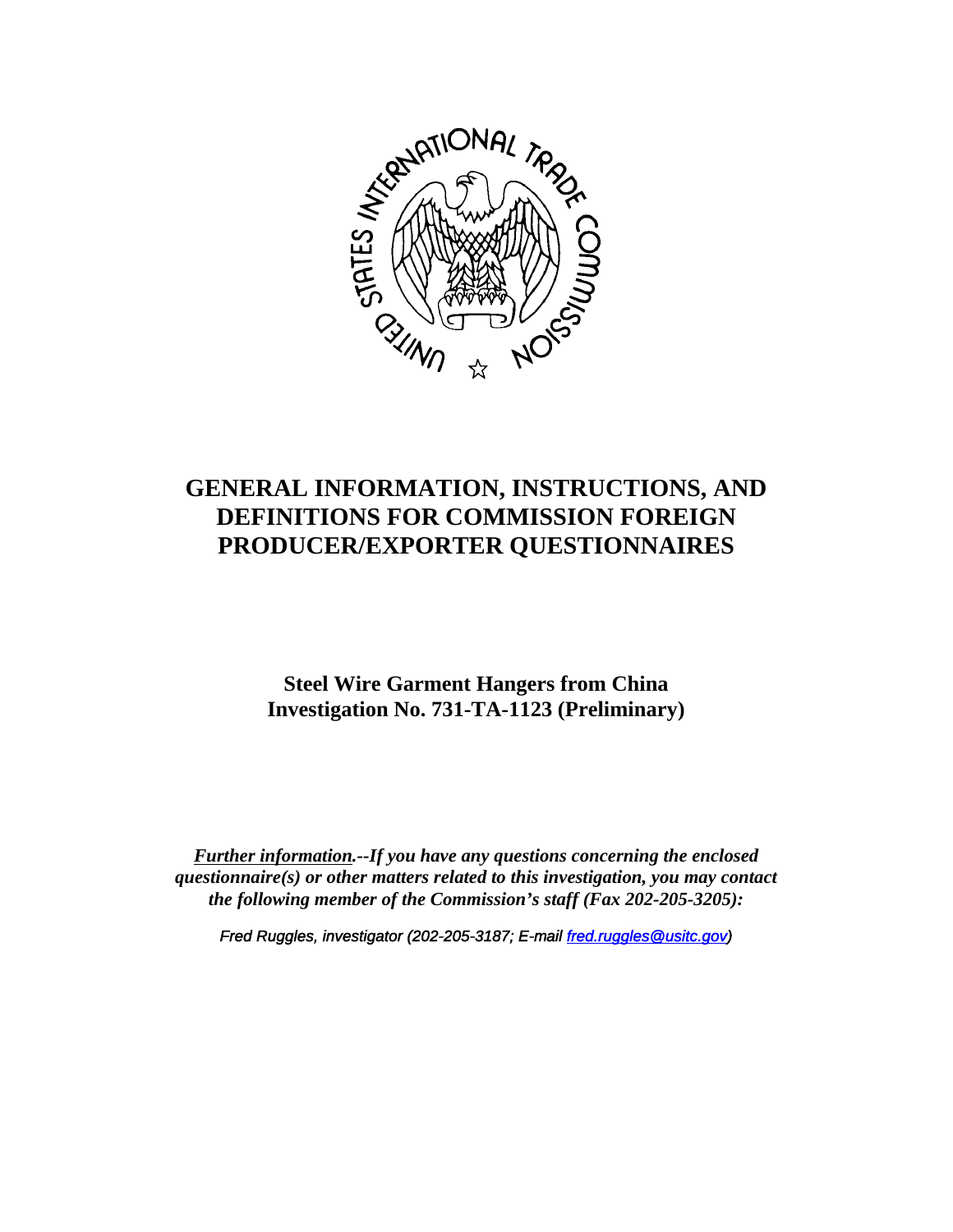#### **GENERAL INFORMATION, INSTRUCTIONS, AND DEFINITIONS**

#### **GENERAL INFORMATION**

*Background*.--This investigation was instituted in response to a petition filed on July 31, 2007, by M&B Metal Products Company, Inc., Leeds, AL, on behalf of the domestic industry that produces steel wire garment hangers ("SWG hangers"). Antidumping duties may be assessed on the subject imports as a result of this investigation if the Commission makes an affirmative determination of injury, threat, or material retardation, and if the U.S. Department of Commerce makes an affirmative determination of dumping.

Additional questionnaires will be supplied promptly upon request, or photocopies of the enclosed questionnaire(s) may be used. Address all correspondence to the United States International Trade Commission, Washington, DC 20436. Hearing-impaired individuals can obtain information regarding this investigation via the Commission's TDD terminal (202-205-1810).

*Due date of questionnaire(s)*.---Return the completed questionnaire(s) to the United States International Trade Commission by no later than August 14, 2007. Although the enclosed postpaid envelope may be used to return the completed questionnaire, use of an overnight mail service (**for overnight service the zip code is 20024)** may be necessary to ensure that your response actually reaches the Commission by August 14, 2007. If you do not use the enclosed envelope, please make sure the completed questionnaire is sent to the attention of Fred Ruggles. **Return only one copy of the completed questionnaire(s), but please keep a copy for your records so that you can refer to it if the Commission staff contacts you with any questions during the course of the investigation.**

*Service of questionnaire response(s)*.--In the event that your firm is a party to this investigation, you are required to serve a copy of the questionnaire(s), once completed, on parties to the proceeding that are subject to administrative protective order (see 19 CFR § 207.7). A list of such parties is maintained by the Commission's Secretary and may be obtained by calling 202- 205-1803. A certificate of service must accompany the copy of the completed questionnaire(s) you submit (see 19 CFR § 207.7).

*Confidentiality*.--The commercial and financial data furnished in response to the enclosed questionnaire(s) that reveal the individual operations of your firm will be treated as confidential by the Commission to the extent that such data are not otherwise available to the public and will not be disclosed except as may be required by law (see 19 U.S.C. § 1677f). Such confidential information will not be published in a manner that will reveal the individual operations of your firm; however, nonnumerical characterizations of numerical business proprietary information (such as discussion of trends) will be treated as confidential business information only at the request of the submitter for good cause shown.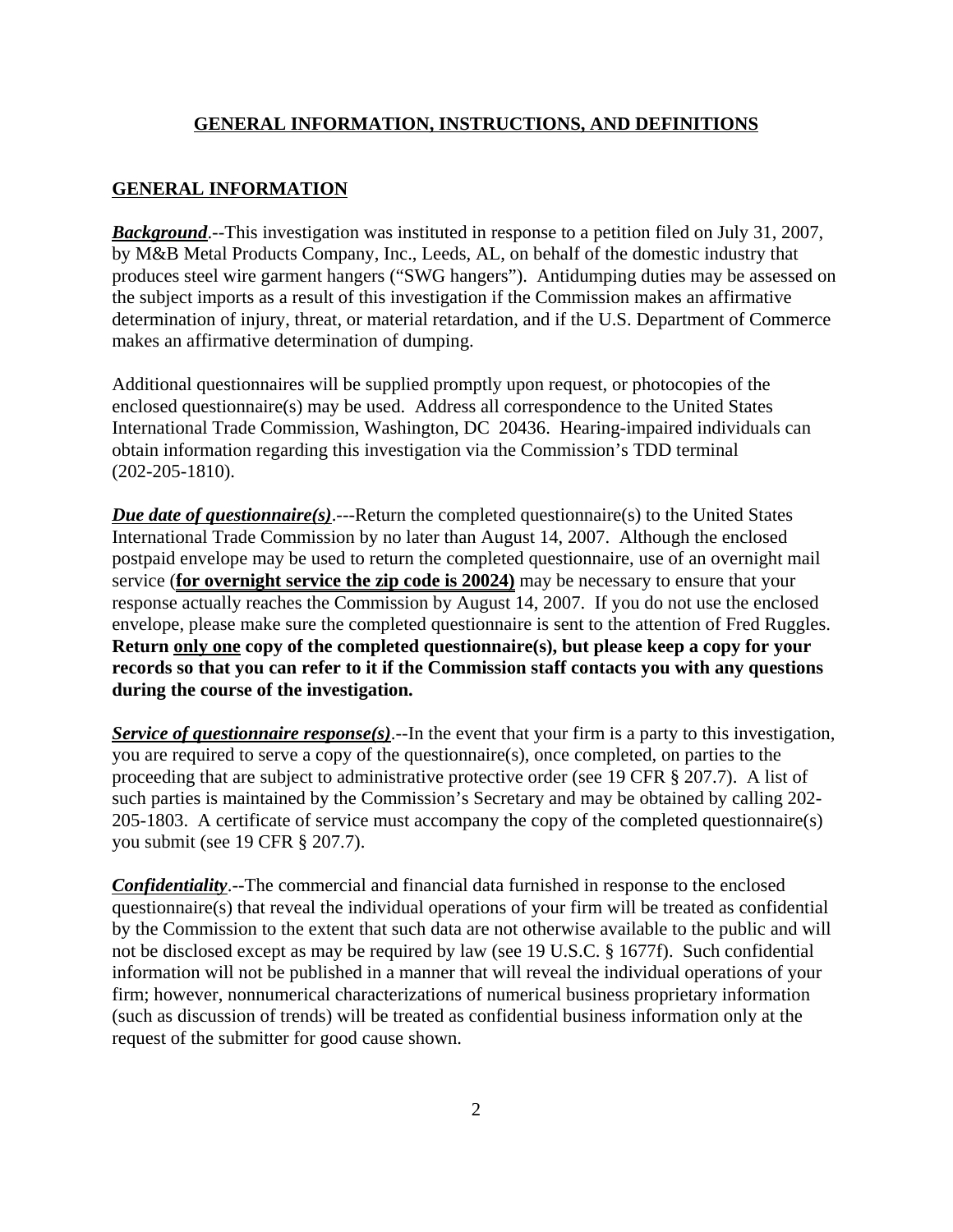#### **GENERAL INFORMATION, INSTRUCTIONS, AND DEFINITIONS--***Continued*

# **GENERAL INFORMATION--***Continued*

*Verification***.--The information submitted in the enclosed questionnaire(s) is subject to audit and verification by the Commission. To facilitate possible verification of data, please keep all your workpapers and supporting documents used in the preparation of the questionnaire response(s).**

*Release of information*.--The information provided by your firm in response to the questionnaire(s), as well as any other business proprietary information submitted by your firm to the Commission in connection with the investigation, may become subject to, and released under, the administrative protective order provisions of the Tariff Act of 1930 (19 U.S.C. § 1677f) and section 207.7 of the Commission's Rules of Practice and Procedure (19 CFR § 207.7). This means that certain lawyers and other authorized individuals may temporarily be given access to the information for use in connection with this investigation or other importinjury investigations conducted by the Commission on the same or similar merchandise; those individuals would be subject to severe penalties if the information were divulged to unauthorized individuals.

#### **INSTRUCTIONS**

*Answer all questions*.--Do not leave any question or section blank unless a questionnaire expressly directs you to skip over certain questions or sections. If the answer to any question is "none," write "none." **If information is not readily available from your records in exactly the form requested, furnish carefully prepared estimates--designated as such by the letter "E"--and explain the basis of your estimates**. Answers to questions and any necessary comments or explanations should be supplied in the space provided or on separate sheets attached to the appropriate page of the questionnaire(s). If your firm is completing more than one questionnaire in connection with this investigation (i.e., a producer, importer, and/or foreign producer questionnaire), you need not respond to duplicated questions in the questionnaires.

*Consolidate all establishments in China*.--Report the requested data for your establishment(s) located in China. **Firms operating more than one establishment should combine the data for all establishments into a single report.**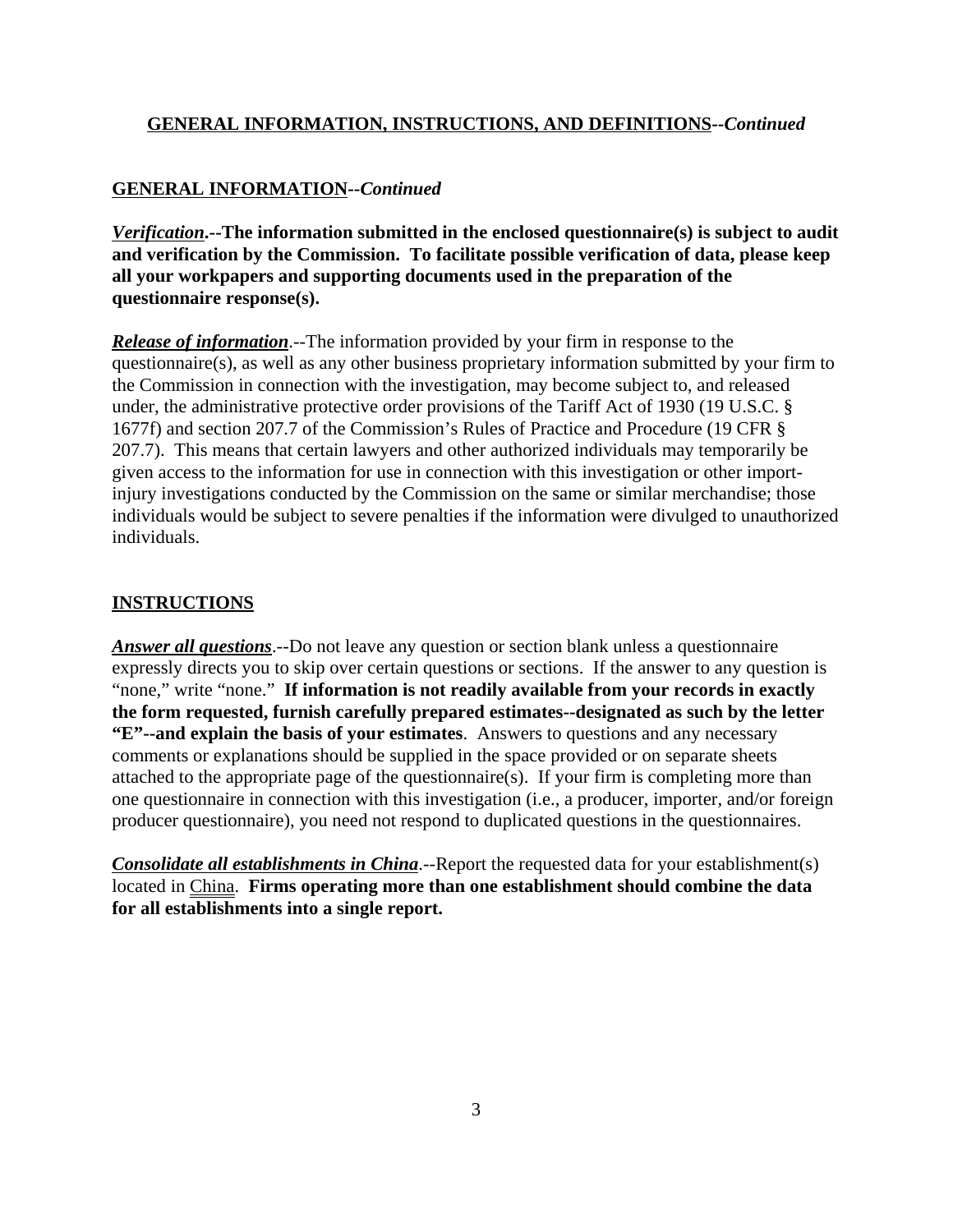#### **GENERAL INFORMATION, INSTRUCTIONS, AND DEFINITIONS--***Continued*

#### **DEFINITIONS**

*SWG hangers*.--Certain steel wire garment hangers, fabricated from carbon steel wire, whether or not galvanized or painted, whether or not coated with latex or epoxy or similar gripping materials, and/or whether or not fashioned with paper covers or capes (with or without printing) and/or nonslip features such as saddles or tubes. Specifically, excluded from this definition are wooden, plastic, and other garment hangers that are covered under separate subheadings of the Harmonized Tariff Schedule of the United States ("HTSUS"). The products subject to this investigation are currently classified in subheading 7326.20.00 of the HTSUS and reported under statistical reporting number 7326.20.0020. Although the HTSUS subheading is provided for convenience and Customs purposes, the written description of the merchandise is dispositive.

*Firm*.--An individual proprietorship, partnership, joint venture, association, corporation (including any subsidiary corporation), business trust, cooperative, trustee in bankruptcy, or receiver under decree of any court.

*Related firm.*--A firm that your firm solely or jointly owned, managed, or otherwise controlled; a firm that solely or jointly owned, managed, or otherwise controlled your firm; and/or a firm that was solely or jointly owned, managed, or otherwise controlled by a firm that also solely or jointly owned, managed, or otherwise controlled your firm.

*Establishment*.--Each facility of a firm in China involved in the production of SWG hangers (as defined above), including auxiliary facilities operated in conjunction with (whether or not physically separate from) such facilities.

*United States*.--For purposes of this investigation, the 50 States, Puerto Rico, the U.S. Virgin Islands, and the District of Columbia.

*Importer.*--Any person or firm engaged, either directly or through a parent company or subsidiary, in importing SWG hangers (as defined above) into the United States from a foreign manufacturer or through its selling agent.

*Average production capacity*.--The level of production that your establishment(s) could reasonably have expected to attain during the specified periods. Assume normal operating conditions (i.e., using equipment and machinery in place and ready to operate; normal operating levels (hours per week/weeks per year) and time for downtime, maintenance, repair, and cleanup; and a typical or representative product mix).

*Production*.--All production in your establishment(s) in China, including production consumed internally within your firm.